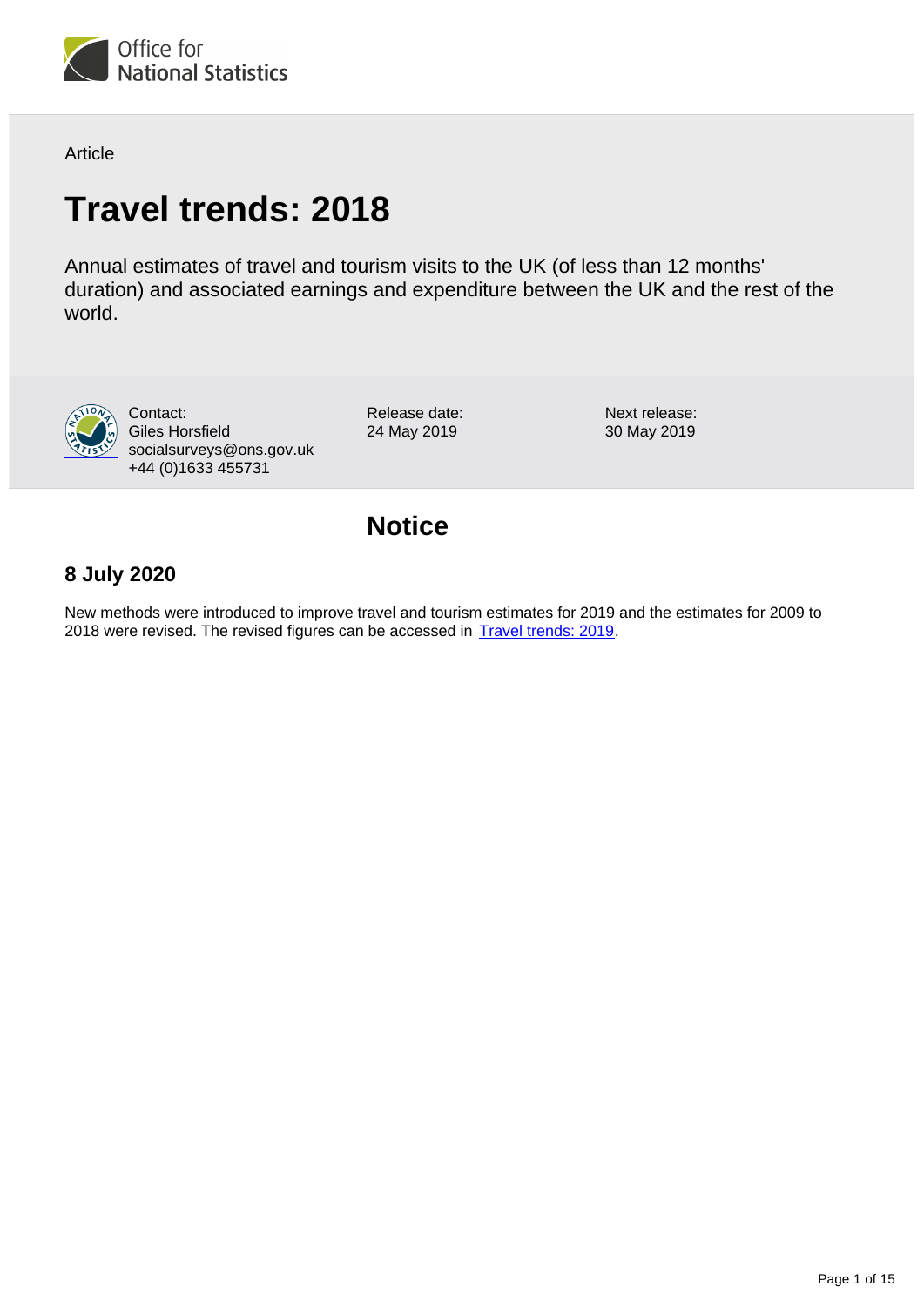## **Table of contents**

- 1. [Main points](#page-2-0)
- 2. [Things you need to know about this release](#page-2-1)
- 3. [Both UK trips abroad and visits to the UK have decreased in 2018](#page-3-0)
- 4. [What's changed in this release?](#page-10-0)
- 5. [Quality and methodology](#page-10-1)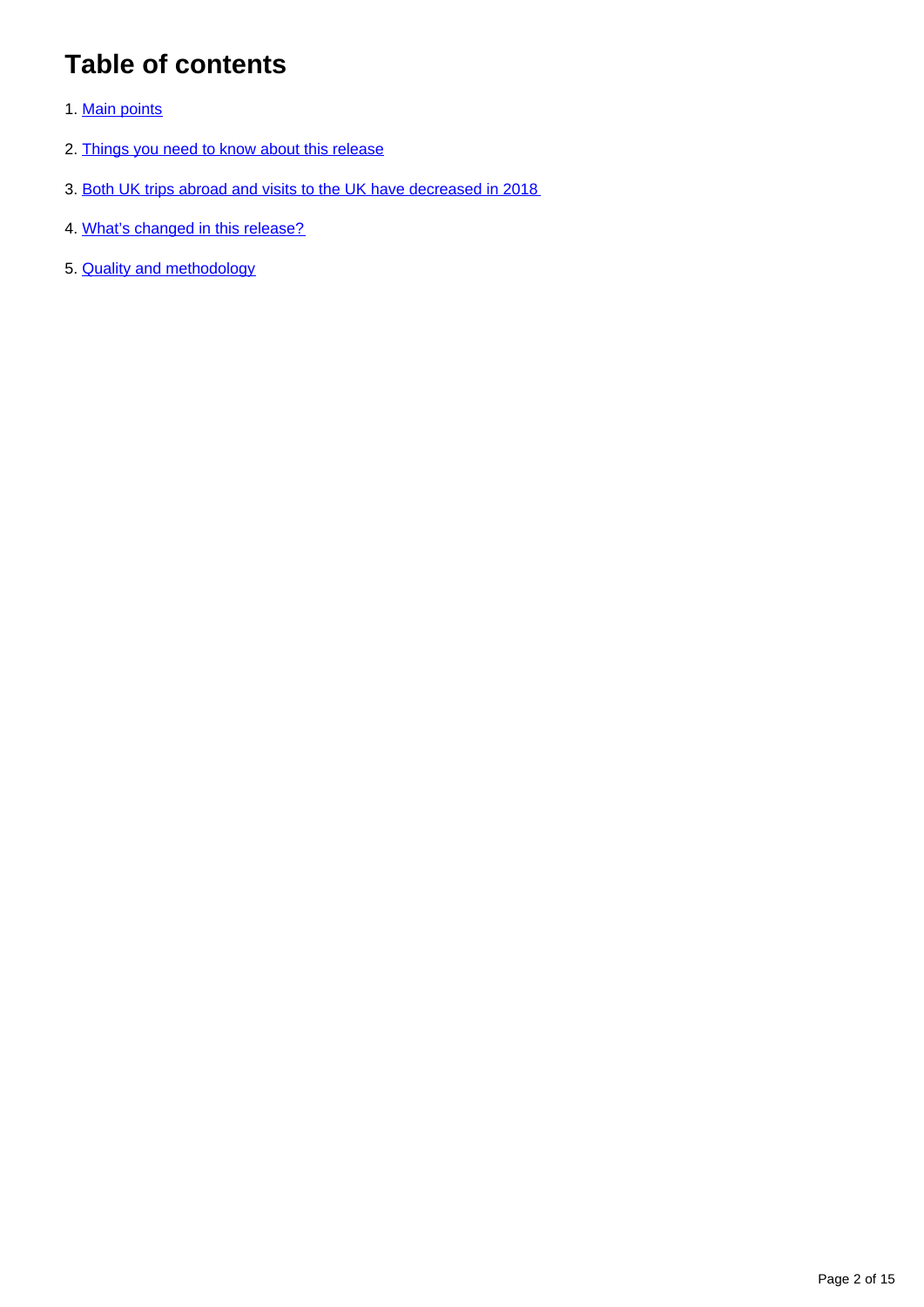## <span id="page-2-0"></span>**1 . Main points**

- There were fewer overseas residents' visits to the UK in 2018 than in 2017 and also a fall in the number of visits abroad by UK residents.
- A total of 37.9 million visits were made by overseas residents to the UK in 2018, which was 3% fewer than in 2017.
- There were 71.7 million visits overseas by UK residents in 2018, a decrease of 1% when compared with 2017.
- UK residents spent £45.4 billion on visits overseas in 2018, which was 1% more than in 2017.
- Overseas residents spent £22.9 billion on visits to the UK in 2018, a decrease of 7% compared with 2017.
- The most frequent reason for visits was for holidays, both for UK residents visiting abroad and overseas residents visiting the UK.

## <span id="page-2-1"></span>**2 . Things you need to know about this release**

Travel trends is an annual article that provides estimates and profiles of travel and tourism visits (those of less than 12 months' duration) and associated earnings and expenditure between the UK and the rest of the world. The [International Passenger Survey \(IPS\)](https://www.ons.gov.uk/surveys/informationforhouseholdsandindividuals/householdandindividualsurveys/internationalpassengersurvey) has been providing the source data for travel and tourism since 1961.

This article presents estimates of overseas visits to and from the UK. An overseas visitor means a person who, being permanently resident in a country outside the UK, visits the UK for a period of less than 12 months. UK citizens resident overseas for 12 months or more coming home on leave are included in this category. Visits abroad are visits for a period of less than 12 months by people permanently resident in the UK (who may be of foreign nationality).

The International Passenger Survey (IPS) has recently transferred outputs from data collected on paper forms to an improved method using tablet computers. Tablet data collection was phased in gradually from September 2017 to April 2018. More **background information about the rollout** is available.

The new tablets enable us to improve the quality of the IPS data collected, so discontinuities (that is, step changes in the time series) arising from the introduction of tablet data collection in the IPS are possible. We have worked with academic experts and the Office for National Statistics (ONS) Methodology team to produce a method for detecting any such discontinuities.

We have continued to monitor the results as more data have become available. Further analysis using a longer series of data is required to determine whether there are any discontinuities, so some caution is still advised in the interpretation of data in this release.

Further methodological changes are planned to the estimates on international visitors in the IPS. These are weighting adjustments to address concerns about the imbalance (that is, large differences in numbers) in the IPS between the estimates of numbers of visitors arriving and departing for some nationalities. The new method has been developed in consultation with users and methodological experts. We plan to implement the new method in October 2019, when the results for the second quarter of 2019 are published. A revised back series will also be published at this time. More information about the planned changes will be published as soon as possible.

The changes in data collection methods and planned methodological changes were described in the Travel [trends 2017: recent data collection changes and planned methodological changes](https://www.ons.gov.uk/peoplepopulationandcommunity/leisureandtourism/articles/traveltrends2017recentdatacollectionchangesandplannedmethodologicalchanges/2018-07-20) article, in July 2018.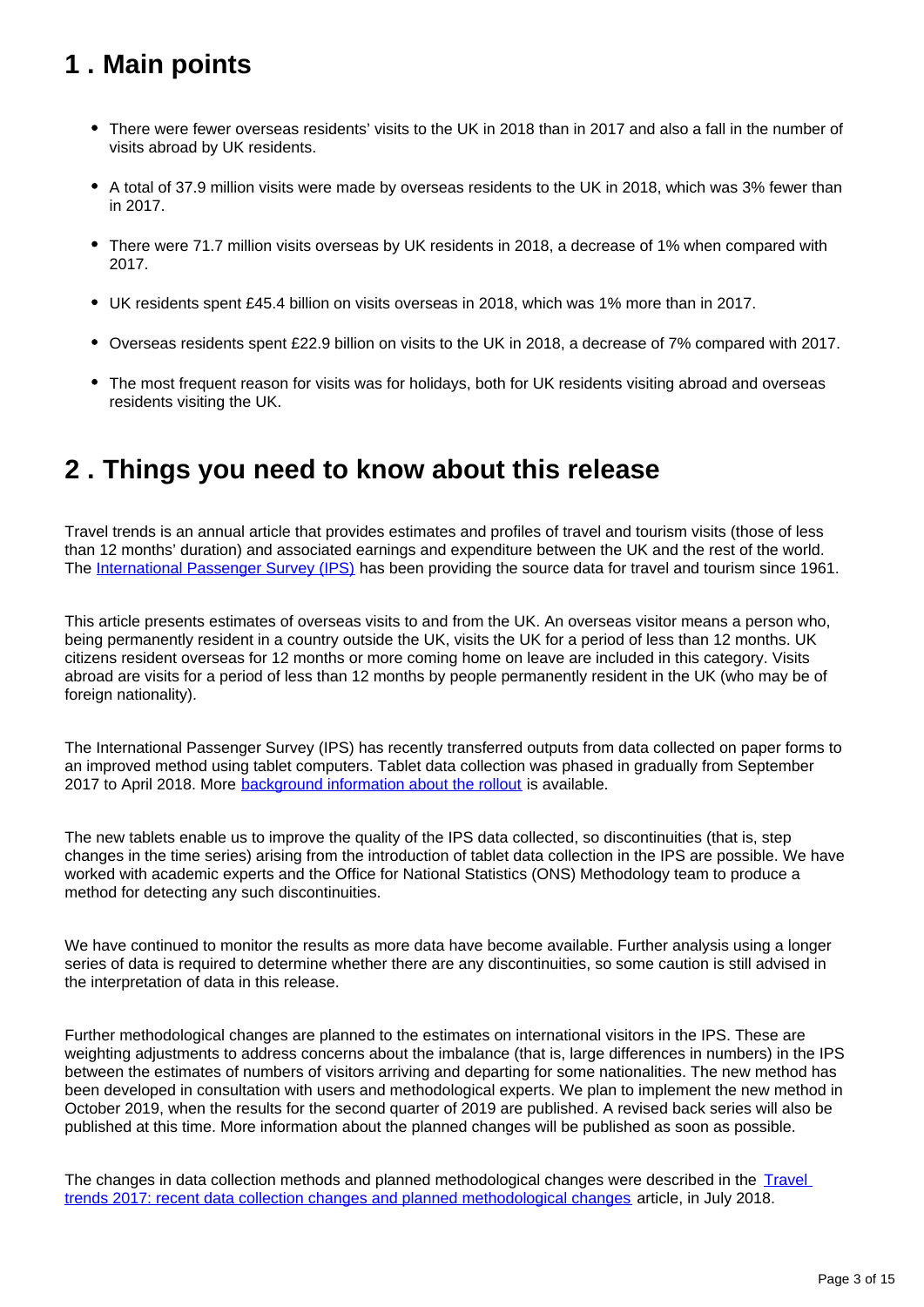Please note that while the imbalance work is unlikely to affect long-term migrants in the IPS, we have committed to exploring whether the survey processes that cause the imbalance in international visitor estimates also impact on long-term migration further, as part of ONS Migration Statistics' [workplan](https://www.ons.gov.uk/peoplepopulationandcommunity/populationandmigration/internationalmigration/articles/understandingdifferentmigrationdatasourcesaworkplan/february2019) to understand different migration data sources.

The information provided in this article is used in a number of ways, including:

- to track earnings and expenditure, as an important input to measuring balance of payments
- to understand how the volume of visits and earnings to the UK develops, which can be compared with statistics from other countries to assess how effective the UK is in attracting visits from main parts of the world, for different purposes and among different demographic groups
- to help understand how particular events held in the UK (for example, the London 2012 Olympic Games and Paralympics and Royal Weddings) link to visits and spending, which can aid future decision making
- to provide insights into how effective different parts of the UK are in attracting visits and earnings, in total and from different parts of the world and for different purposes
- to provide profiles of UK residents travelling to different parts of the world, to aid government and industry in developing policy and strategy

Estimates contained in this article are produced from responses provided by international passengers arriving in and departing from the UK, sampled on our IPS.

Responses to the survey are scaled up to represent all passengers using information on total international passenger traffic for the reporting period.

The reported spend for visits includes any spending associated with the visit (excluding fares), which may occur before, during or after the trip.

Parts of the article refer to countries visited abroad. It should be noted that if a UK resident visited more than one country on a trip abroad, the country recorded as visited in this article is the country that was visited for the longest period.

Estimates are subject to sampling error and confidence intervals are provided to help you interpret the estimates (see Section 7: Quality and methodology). Further guidance is available about the quality of overseas travel and tourism estimates.

Overseas travel and tourism [monthly estimates](https://www.ons.gov.uk/peoplepopulationandcommunity/leisureandtourism/datasets/monthlyoverseastravelandtourismreferencetables) are revised during the processing of the [quarterly dataset](https://www.ons.gov.uk/peoplepopulationandcommunity/leisureandtourism/datasets/overseastravelandtourism) and again during the processing of the **annual dataset**. This article contains final estimates for 2018.

## <span id="page-3-0"></span>**3 . Both UK trips abroad and visits to the UK have decreased in 2018**

There were 71.7 million visits overseas by UK residents in 2018 (Figure 1), a decrease of 1% compared with 2017.

Overall, visits have increased over the last 20 years, although notable falls were observed in 2009 and 2010. Since then, numbers have increased again and, in each of the years from 2016 to 2018, UK visits abroad have exceeded the numbers seen in 2008 (before the decrease).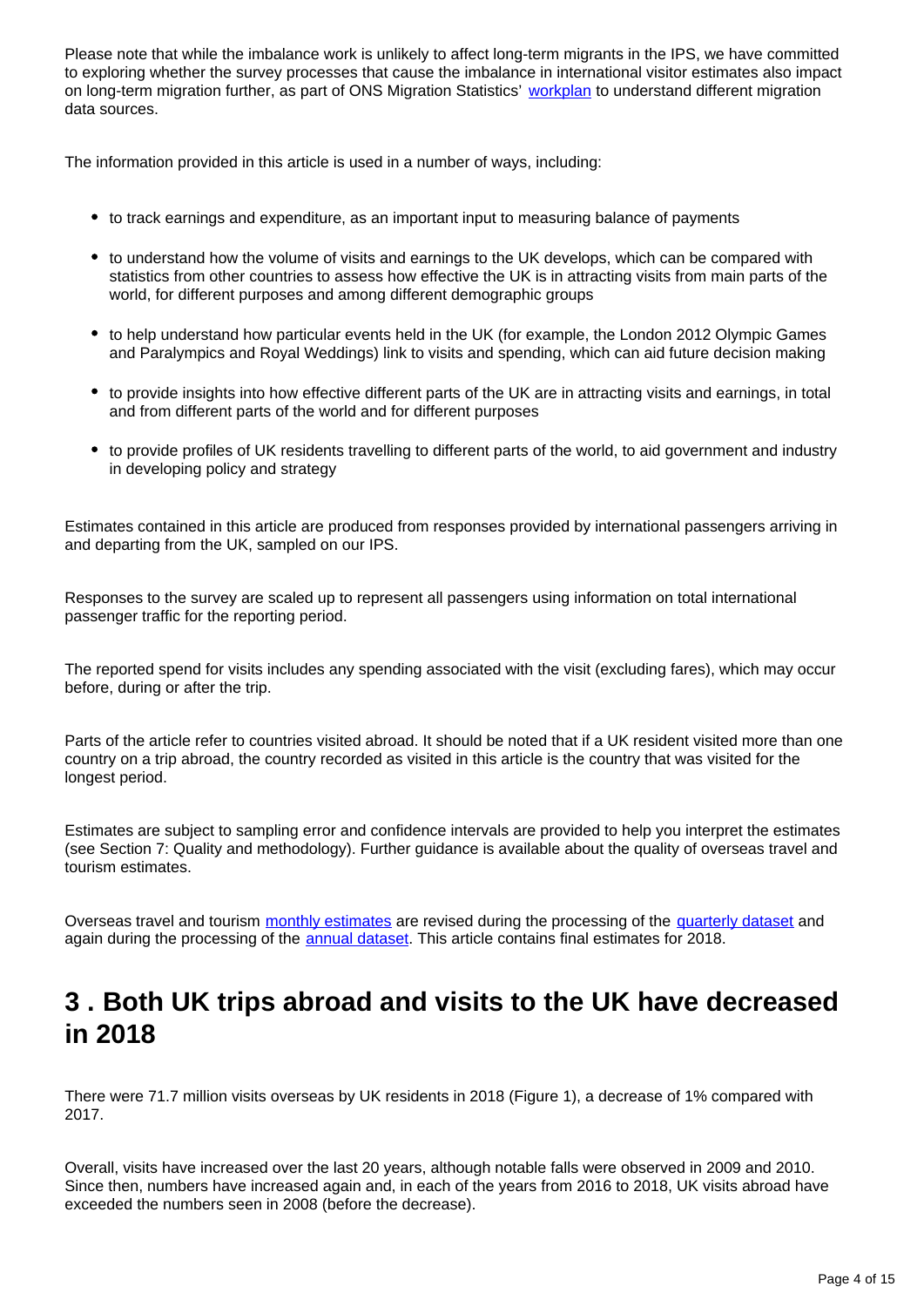There were 37.9 million visits by overseas residents to the UK in 2017 (Figure 1), 3% less than in 2017. This is the first time overseas visits have fallen since 2010.

#### **Figure 1: Visits to the UK by overseas residents and visits overseas by UK residents both fell in 2018 compared with 2017**

#### **Visits to and from the UK, 1998 to 2018**

Figure 1: Visits to the UK by overseas residents and visits overseas by UK residents both fell in 2018 compared with 2017

Visits to and from the UK, 1998 to 2018



#### **Source: Office for National Statistics - International Passenger Survey**

UK residents spent £45.4 billion on visits abroad in 2018, which was 1% more than in 2017 (Figure 2). Although UK residents spent more money abroad in 2018, this is a much smaller increase than in previous years. UK residents also spent fewer nights away when compared with 2017 and this may be one reason for the smaller increase.

Overseas residents spent £22.9 billion on visits to the UK in 2018, a decrease of 7% compared with 2017 (Figure 2). The decrease in spending was larger than the decrease in the number of visits (3%). One possible factor in the larger fall in spending is average length of visit, which decreased from 7.3 nights in 2017 to 7.0 nights in 2018.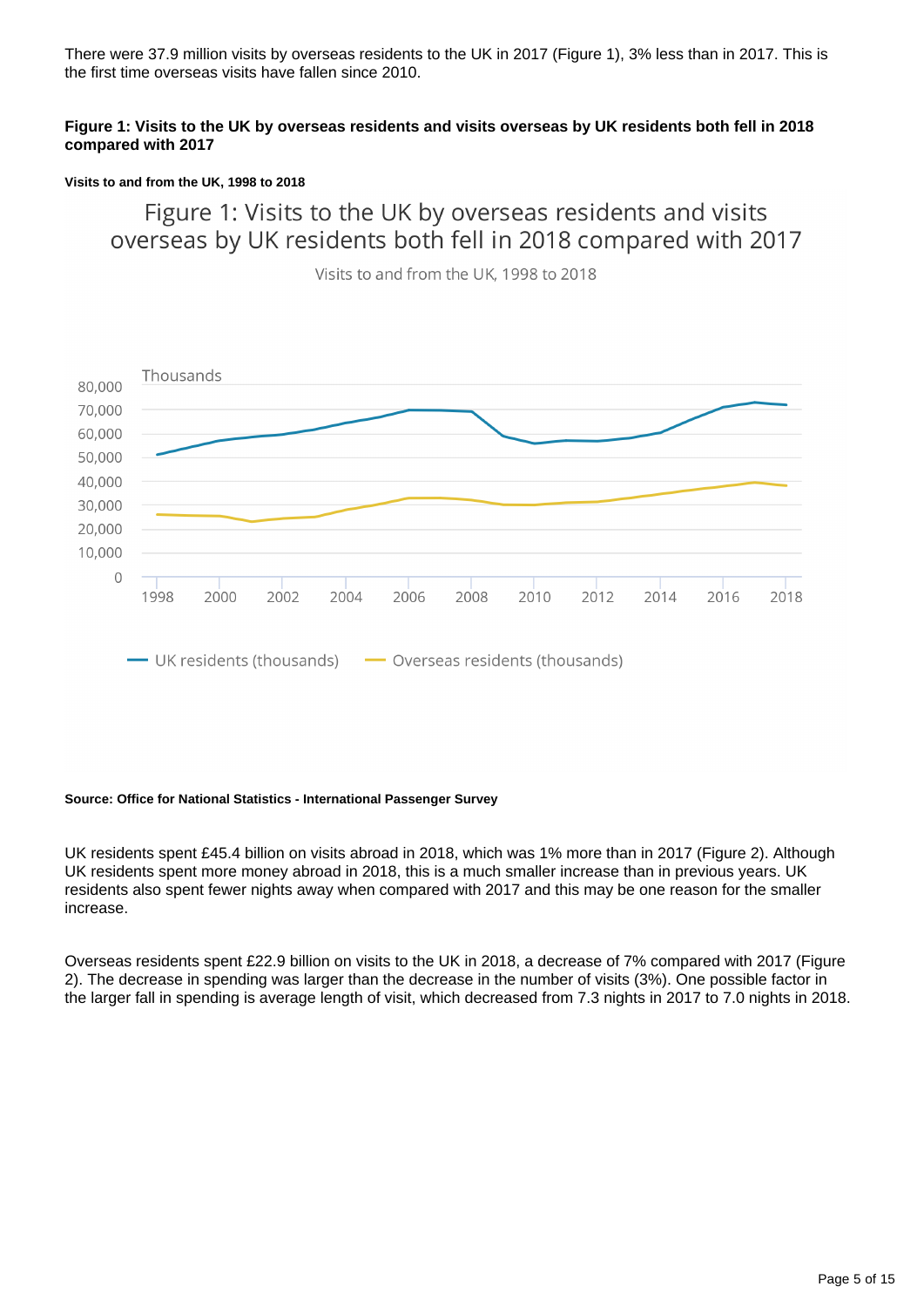#### **Figure 2: Spending on visits to the UK fell by 7% in 2018, but spending abroad by UK residents increased by 1%**

#### **Spending on visits to and from the UK, 1998 to 2018**

## Figure 2: Spending on visits to the UK fell by 7% in 2018, but spending abroad by UK residents increased by 1%

Spending on visits to and from the UK, 1998 to 2018



**Source: Office for National Statistics - International Passenger Survey**

### **Holidays are still the most common reason for visiting the UK**

The fall in visits to the UK was seen across all types of trips (Figure 3). There were 15.1 million holiday visits to the UK in 2018, a decrease of 2% when compared with 2017 (15.4 million). However, the number of holiday visits in 2017 was the highest recorded and the 2018 figure is in keeping with the general trend observed in recent years. Holiday visits remained the most common reason for visiting the UK and accounted for 40% of the total.

Visits to friends and family fell for the first time since 2013 (by 2% to 11.8 million).

Miscellaneous visits decreased by 16% to 2.6 million.

Business trips fell from 8.8 million in 2017 to 8.4 million in 2018, a decrease of 4%.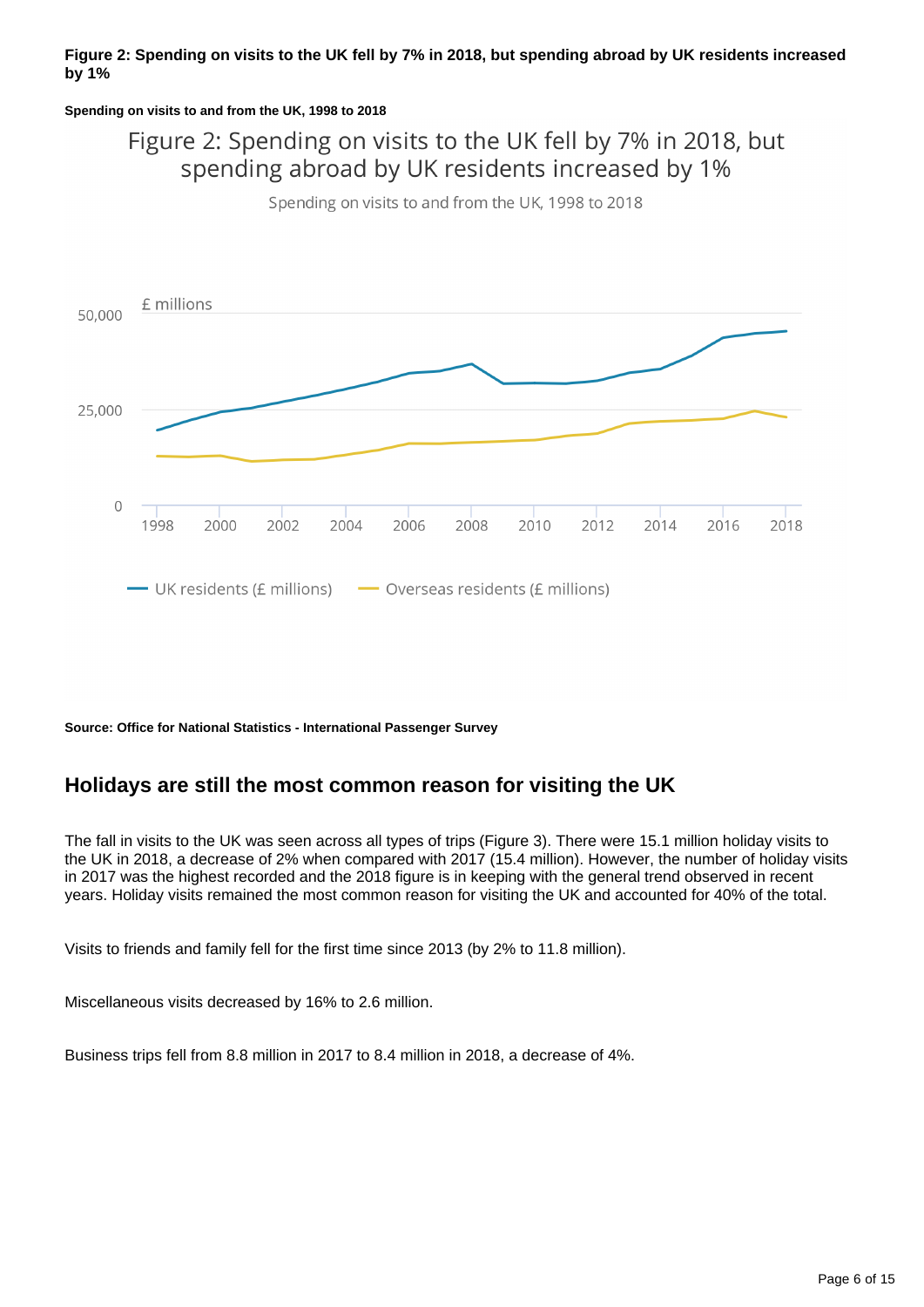#### **Figure 3: Holidays were the most frequent reason for visiting the UK between 1998 and 2018**

#### **Overseas residents' visits to the UK by purpose, 1998 to 2018**

## Figure 3: Holidays were the most frequent reason for visiting the UK between 1998 and 2018

Overseas residents' visits to the UK by purpose, 1998 to 2018



#### **Source: Office for National Statistics - International Passenger Survey**

There were 3.9 million visits to the UK by residents of the USA in 2018, more than any other country. This was the same as the number of visits in 2017 although US residents were then the second-most frequent visitors to the UK. This is because visits by French residents fell from 4.0 million in 2017 to 3.7 million in 2018. In 2018, French residents were the second-most likely to visit the UK.

Of the 10 countries whose residents visited the UK the most frequently in 2018, eight were EU countries (Figure 4). The non-EU countries were the USA and Australia (1.0 million visits, the 10th-highest total). The top 10 list was unchanged from 2017, apart from France and the USA swapping between first and second place. The list of top 10 countries whose residents visit the UK has remained largely stable over recent years.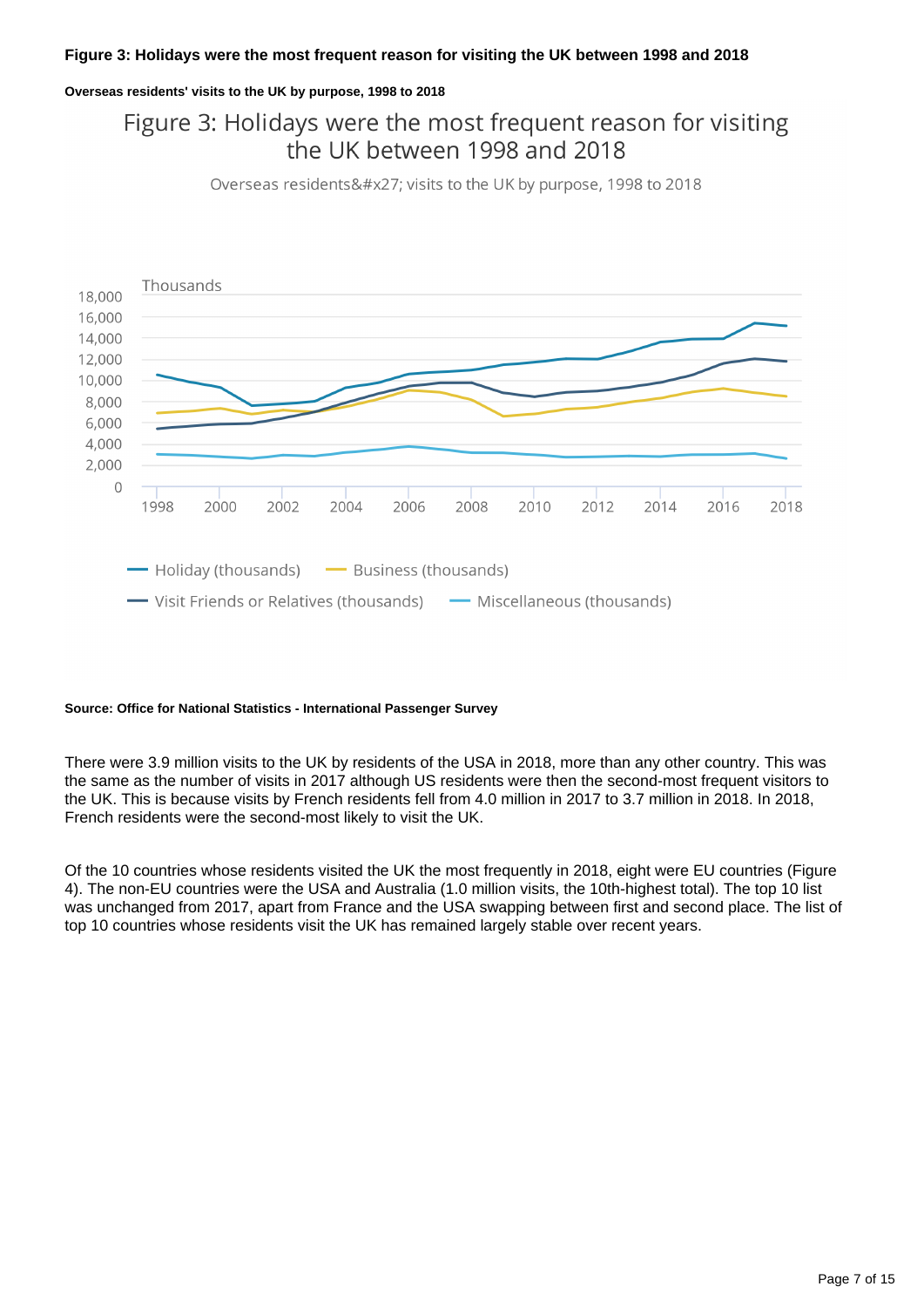#### **Figure 4: Residents of the USA visited the UK most in 2018, ahead of France and Germany**

#### **Top 10 visiting countries: number of visits, 2018**

## Figure 4: Residents of the USA visited the UK most in 2018, ahead of France and Germany

Top 10 visiting countries: number of visits, 2018



**Source: Office for National Statistics - International Passenger Survey**

### **London, Edinburgh, Manchester and Birmingham each attracted over 1 million stays from overseas visitors**

London attracted 19.1 million overnight visits in 2018, far more than any other town or city. More than half of visits to the UK included a trip to London.

Overnight visits to cities other than London are shown in Figure 5. Edinburgh (2.4 million), Manchester (1.4 million) and Birmingham (1.1 million) each received more than 1 million overnight visits.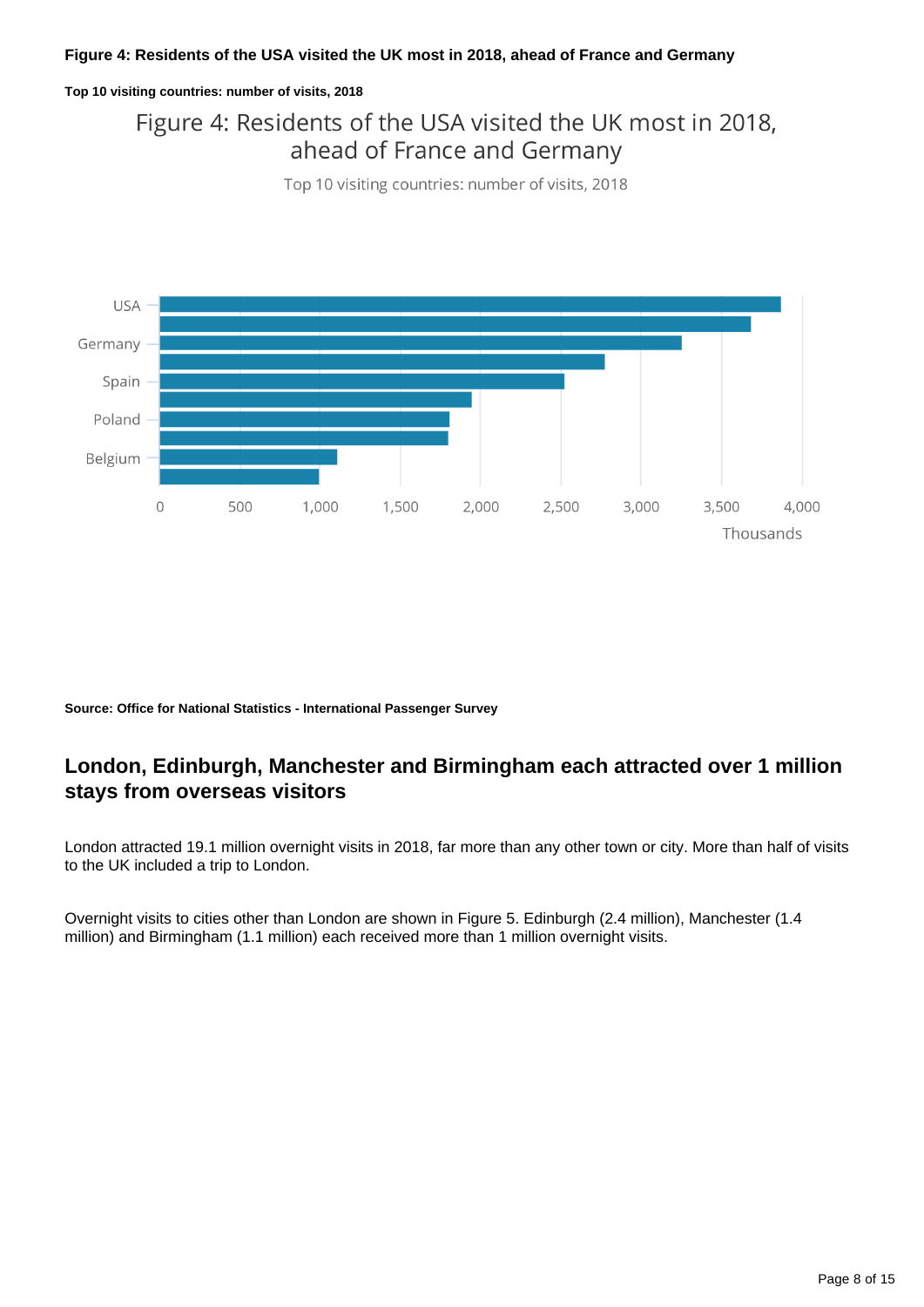#### **Figure 5: Outside London, the towns most visited from overseas in 2018 were Edinburgh, Manchester, Birmingham and Glasgow**

#### **Top 20 UK towns visited for at least one night, 2018 (excluding London)**

## Figure 5: Outside London, the towns most visited from overseas in 2018 were Edinburgh, Manchester, Birmingham and Glasgow

Top 20 UK towns visited for at least one night, 2018 (excluding London)



**Source: Office for National Statistics - International Passenger Survey**

### **UK residents' visits abroad decreased in 2018, to the second-highest total recorded**

There were 71.7 million visits overseas by UK residents in 2018, the second-highest figure recorded by the International Passenger Survey (IPS). The number of visits in 2018 was 1% fewer than in 2017, when there were 72.8 million visits.

The most common reason for travelling abroad was for holidays. There were 47.0 million holiday visits abroad by UK residents, 1% more than in 2017 and accounting for almost two-thirds (66%) of visits. By comparison, there were 32.3 million holiday visits abroad 20 years earlier, in 1998 (Figure 6).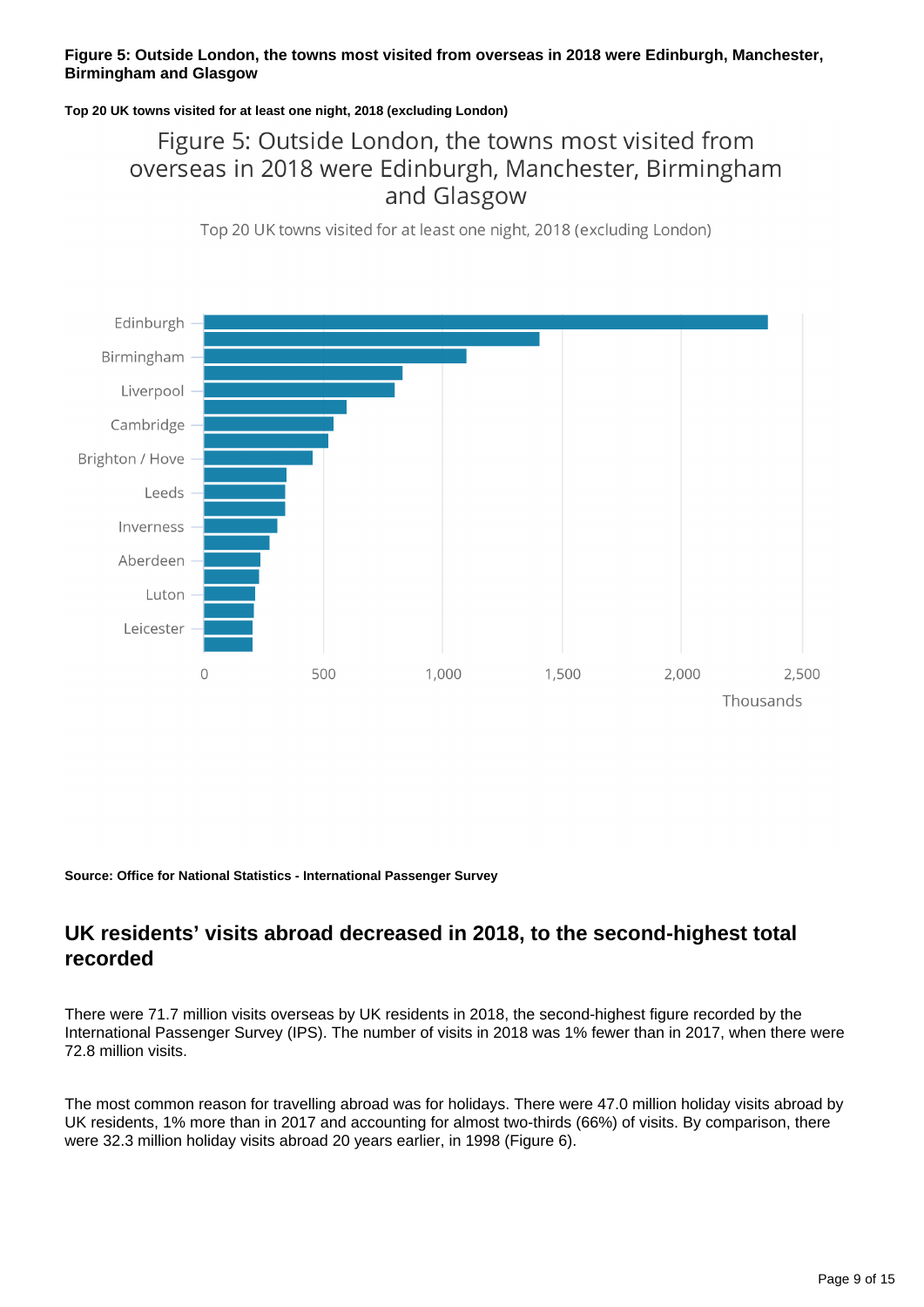There were 16.7 million visits overseas to visit friends and family in 2018 (5% fewer than in 2017) and 6.6 million business visits (3% fewer than in 2017). The fall in business visits abroad by UK residents mirrors the fall in business visits to the UK made by overseas residents.

#### **Figure 6: Holidays were easily the most frequent reason for visits abroad between 1998 and 2018**

#### **UK residents' visits abroad by purpose, 1998 to 2018**

## Figure 6: Holidays were easily the most frequent reason for visits abroad between 1998 and 2018



UK residents' visits abroad by purpose, 1998 to 2018

**Source: Office for National Statistics - International Passenger Survey**

### **Spain is still the most visited country by UK residents**

There were 15.6 million visits to Spain by UK residents in 2018, a decrease of 2% from 2017 and the first time this number has fallen since 2009. Visits to Spain were mainly for holidays (89% of the total).

Spain, France, Italy, the USA and the Republic of Ireland, in that order, remain the top five most popular countries for UK residents to visit (Figure 7), accounting for 49% of all visits abroad and approximately 41% of total spend abroad. Overall, 75% of visits were to EU countries, the same as in 2017.

Among the top 10 most visited countries, Poland saw the biggest percentage change between 2017 and 2018, decreasing by 7% from 2.7 million to 2.5 million, of these, 66% were to visit friends and family. Other changes included increases in visits to Turkey (up from 1.2 million in 2017 to 1.4 million in 2018) and in visits to Tunisia (although the numbers remain small, at 170,000). There was a decrease in visits to Australia of 21%, from 450,000 to 360,000.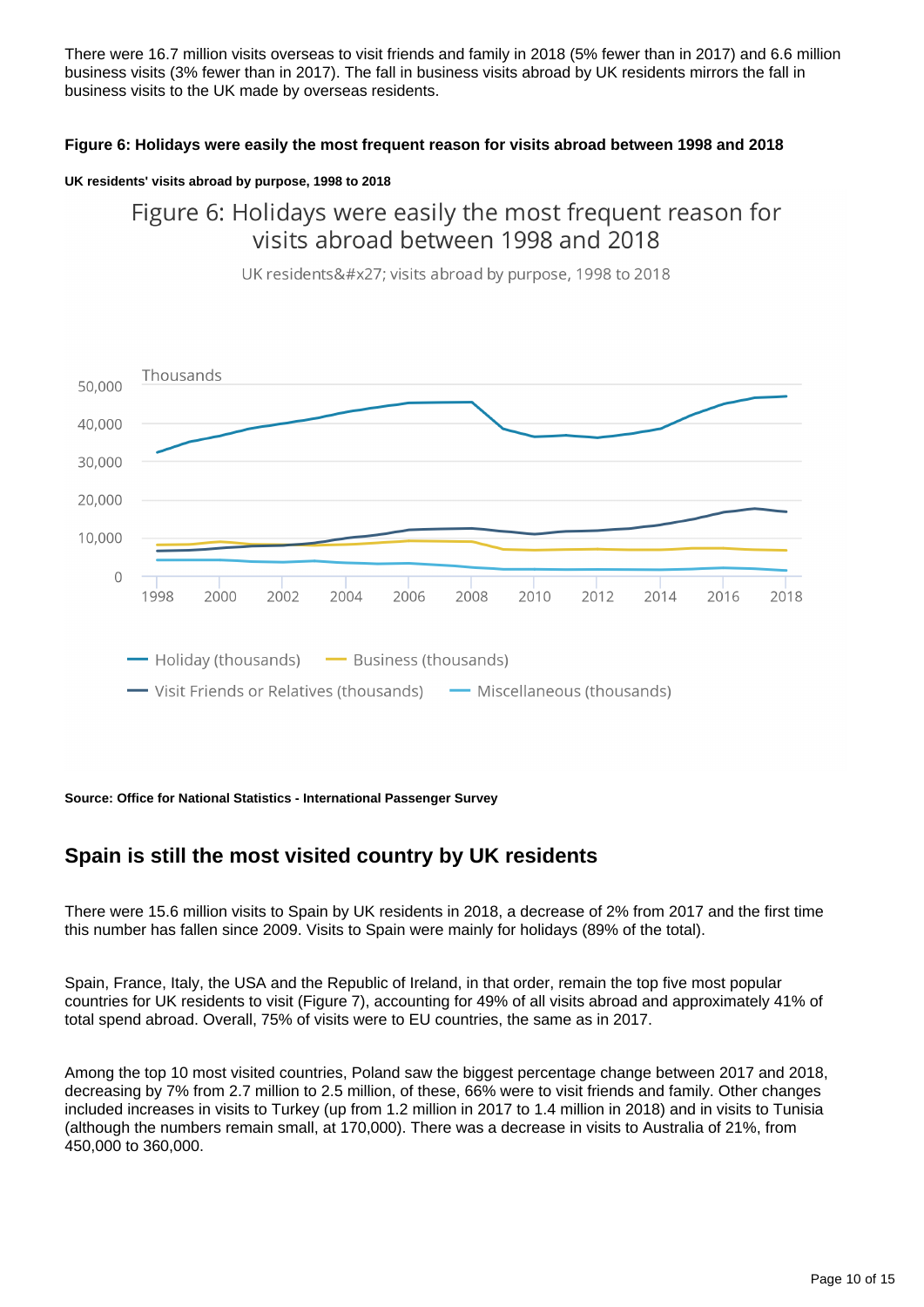#### **Figure 7: UK residents visited Spain the most in 2018, followed by France, Italy and the USA**

#### **Top 10 countries visited by UK residents, 2018**

## Figure 7: UK residents visited Spain the most in 2018, followed by France, Italy and the USA

Top 10 countries visited by UK residents, 2018



**Source: Office for National Statistics - International Passenger Survey**

## <span id="page-10-0"></span>**4 . What's changed in this release?**

This edition of Travel trends includes data collected by tablet, rather than the previous paper-based collection. Rollout of tablet data collection was completed in April 2018 when Heathrow interviewers moved to using tablets. Most data in 2018 were therefore collected by tablet, with only a small proportion collected using paper forms. More information can be found in the linked article on recent data collection changes and planned methodological [changes.](https://www.ons.gov.uk/peoplepopulationandcommunity/leisureandtourism/articles/traveltrends2017recentdatacollectionchangesandplannedmethodologicalchanges/2018-07-20)

## <span id="page-10-1"></span>**5 . Quality and methodology**

The [International Passenger Survey \(IPS\) Quality and Methodology Information](https://www.ons.gov.uk/peoplepopulationandcommunity/leisureandtourism/qmis/internationalpassengersurveyipsqmi) report contains important information on: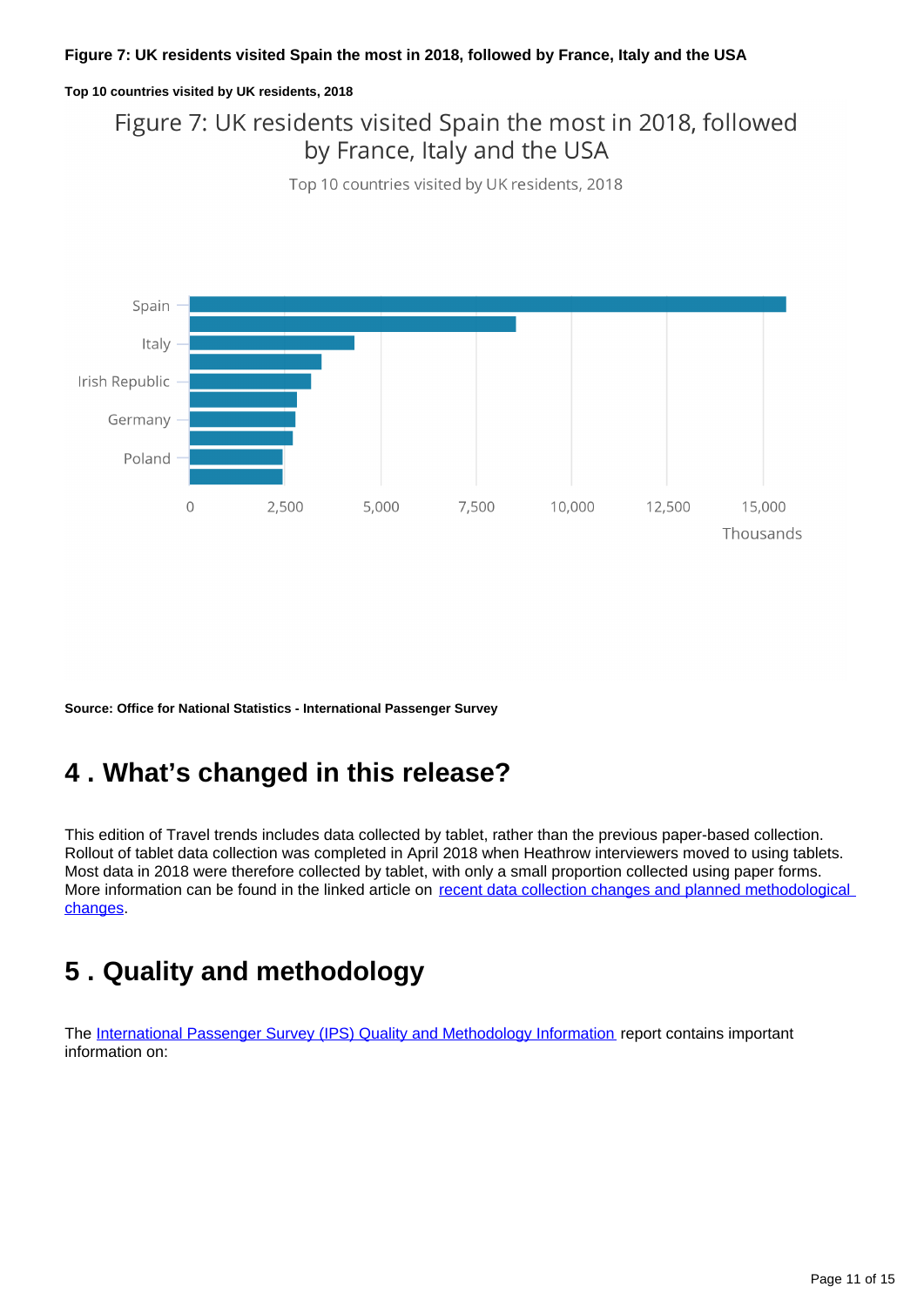- the strengths and limitations of the data and how it compares with related data
- uses and users of the data
- how the output was created
- the quality of the output including the accuracy of the data

The estimates contained in Travel trends (as well as our other [Overseas travel and tourism statistics](http://www.ons.gov.uk/peoplepopulationandcommunity/leisureandtourism/bulletins/overseastravelandtourism/previousReleases)) are subject to sampling errors, which are driven by the fact that IPS is a survey. It is important to understand the factors that dictate the [quality of the estimates](https://www.ons.gov.uk/peoplepopulationandcommunity/populationandmigration/internationalmigration/methodologies/internationalpassengersurveyqualityinformationinrelationtomigrationflows). Confidence intervals relating to a wide range of estimates are provided under the 'Accuracy of overseas travel and tourism estimates' section.

### **The collection of the IPS data**

The key to producing reliable results from the IPS lies initially in the way the data are collected. Great emphasis is therefore placed upon the IPS interviewers to ensure they are able to capture data efficiently and accurately.

Nationally, IPS data are collected by a team of over 200 interviewers who are recruited and trained specifically to work on the IPS. Interviews are carried out on all days of the year, apart from Christmas Eve, Christmas Day, Boxing Day and New Year's Day.

IPS interviews take place on a face-to-face basis. Until recently, responses were initially recorded on paper forms. In September 2018, data collection on tablets started to be phased in and this implementation was completed in April 2018. Now data are keyed directly into the collection program, which includes a series of electronic checks. The data are then transmitted to ONS headquarters where a series of further quality and accuracy checks are made on the data before processing and analysis.

Due to the layout and facilities at some seaports it is not always possible to interview passengers as they arrive. In such cases, IPS staff interview on board vessels leaving or returning to the UK, or on board the Eurotunnel **Trains** 

More information about the collection of IPS data can be found in the [IPS Overseas Travel and Tourism User](http://webarchive.nationalarchives.gov.uk/20160105160709/http:/www.ons.gov.uk/ons/guide-method/method-quality/specific/travel-and-transport-methodology/international-passenger-survey-methodology/ips-user-guide-volume-1--background---methodology.pdf)  [Guide \(Volume 1\): Background and Methodology \(PDF, 423KB\).](http://webarchive.nationalarchives.gov.uk/20160105160709/http:/www.ons.gov.uk/ons/guide-method/method-quality/specific/travel-and-transport-methodology/international-passenger-survey-methodology/ips-user-guide-volume-1--background---methodology.pdf)

### **IPS response rates**

Sample surveys such as the IPS depend on achieving high levels of response from the public. Non-respondents often have different characteristics of travel and expenditure compared with those who do respond and this can lead to biases being introduced into the results.

The response rates for the air, sea and the Channel Tunnel samples are shown in Table 1. These response rates relate to complete and partial interviews. The overall response rate in 2018 was 74.5%. Information about the construction of the IPS overseas travel and tourism response rates can be found in the [IPS Overseas Travel and](http://webarchive.nationalarchives.gov.uk/20160105160709/http:/www.ons.gov.uk/ons/guide-method/method-quality/specific/travel-and-transport-methodology/international-passenger-survey-methodology/ips-user-guide-volume-1--background---methodology.pdf)  [Tourism User Guide \(Volume 1\): Background and Methodology \(PDF, 423KB\)](http://webarchive.nationalarchives.gov.uk/20160105160709/http:/www.ons.gov.uk/ons/guide-method/method-quality/specific/travel-and-transport-methodology/international-passenger-survey-methodology/ips-user-guide-volume-1--background---methodology.pdf). For information about the 2018 response rates contact socialsurveys@ons.gov.uk.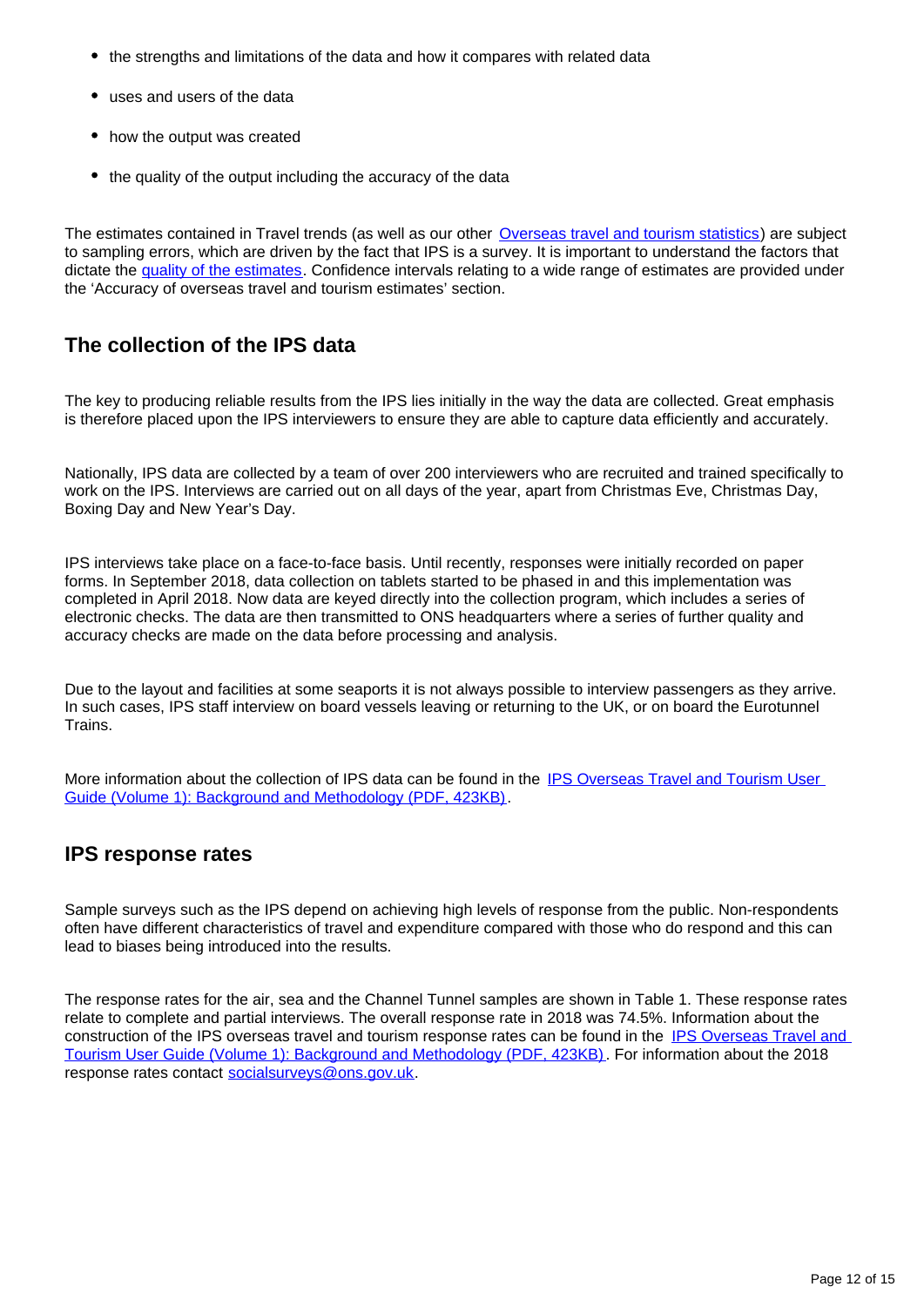Table 1: International Passenger Survey response rates for 2017 and 2018 estimates: percentages of complete and partial responses

|                                                                                          |                                                              | Q1 | Q1 |  | Q <sub>2</sub> Q <sub>2</sub> Q <sub>3</sub> | $Q3$ $Q4$ | Q4 | 2017 2018 2017 2018 2017 2018 2017 2018 2017 2018 |  |
|------------------------------------------------------------------------------------------|--------------------------------------------------------------|----|----|--|----------------------------------------------|-----------|----|---------------------------------------------------|--|
| <b>Total IPS</b><br>Response<br>Rate                                                     | Arrivals                                                     |    |    |  |                                              |           |    | 68.7 74.5 71.2 70.0 70.1 70.8 74.7 71.5 69.3 71.6 |  |
|                                                                                          | Departures 75.8 79.8 76.4 75.3 73.9 75.3 76.6 77.8 77.4 76.5 |    |    |  |                                              |           |    |                                                   |  |
|                                                                                          | Total                                                        |    |    |  |                                              |           |    | 72.9 77.6 74.3 73.1 72.3 73.4 75.9 75.5 74.1 74.5 |  |
| IPS Response Arrivals 66.7 72.9 68.3 67.8 68.2 69.3 72.6 69.9 68.3 69.8<br>Rate (Air)    |                                                              |    |    |  |                                              |           |    |                                                   |  |
|                                                                                          | Departures 74.7 79.1 74.9 74.4 72.2 74.7 75.2 77.4 76.1 75.8 |    |    |  |                                              |           |    |                                                   |  |
|                                                                                          | Total                                                        |    |    |  |                                              |           |    | 71.5 76.5 72.3 71.8 70.5 72.5 74.2 74.8 73.0 73.4 |  |
| IPS Response Arrivals 84.0 86.8 89.6 83.1 86.3 80.6 88.7 87.4 88.0 82.7<br>Rate (Sea)    |                                                              |    |    |  |                                              |           |    |                                                   |  |
|                                                                                          | Departures 88.0 86.9 89.4 81.4 86.0 80.7 88.8 89.1 88.4 82.2 |    |    |  |                                              |           |    |                                                   |  |
|                                                                                          | Total                                                        |    |    |  |                                              |           |    | 86.0 86.9 89.5 82.2 86.0 80.7 88.8 88.3 88.2 82.4 |  |
| IPS Response Arrivals 80.0 82.3 83.9 82.8 71.6 75.9 83.3 75.2 63.8 80.5<br>Rate (Tunnel) |                                                              |    |    |  |                                              |           |    |                                                   |  |
|                                                                                          | Departures 85.8 86.6 90.6 84.4 88.4 78.2 89.2 75.3 89.5 83.2 |    |    |  |                                              |           |    |                                                   |  |
|                                                                                          | Total                                                        |    |    |  |                                              |           |    | 82.4 84.3 86.4 83.6 79.8 77.0 86.3 75.2 74.9 81.8 |  |

Source: Office for National Statistics - International Passenger Survey

### **Accuracy of overseas travel and tourism estimates**

Annual figures shown in this publication are final estimates, previous estimates provided in the monthly and quarterly publications are provisional and subject to revision in light of additional passenger data obtained at the end of each year.

IPS estimates are revised in line with the IPS revisions policy. The revisions policy is available in the [IPS Quality](https://www.ons.gov.uk/peoplepopulationandcommunity/leisureandtourism/qmis/internationalpassengersurveyipsqmi)  [and Methodology Information report](https://www.ons.gov.uk/peoplepopulationandcommunity/leisureandtourism/qmis/internationalpassengersurveyipsqmi) to assist users in the understanding of the cycle and frequency of data revisions. Users of this report are strongly advised to read this policy before using these data for research or policy-related purposes.

Planned revisions usually arise from either the receipt of revised passenger traffic data or the correction of errors to existing data identified later in the annual processing cycle. Those of significant magnitude will be highlighted and explained.

Revisions to published quarterly IPS estimates can be expected in the publication of the annual overseas travel and tourism report (Travel trends).

All other revisions will be regarded as unplanned and will be dealt with by non-standard releases. All revisions will be released in compliance with the same principles as other new information. Please refer to the [ONS guide to](https://www.ons.gov.uk/methodology/methodologytopicsandstatisticalconcepts/revisions)  [statistical revisions](https://www.ons.gov.uk/methodology/methodologytopicsandstatisticalconcepts/revisions).

Some of the series presented are seasonally adjusted. This aids interpretation by identifying seasonal patterns and calendar effects and removing them from the unadjusted data. The resulting figures give a more accurate indication of underlying movements in the series.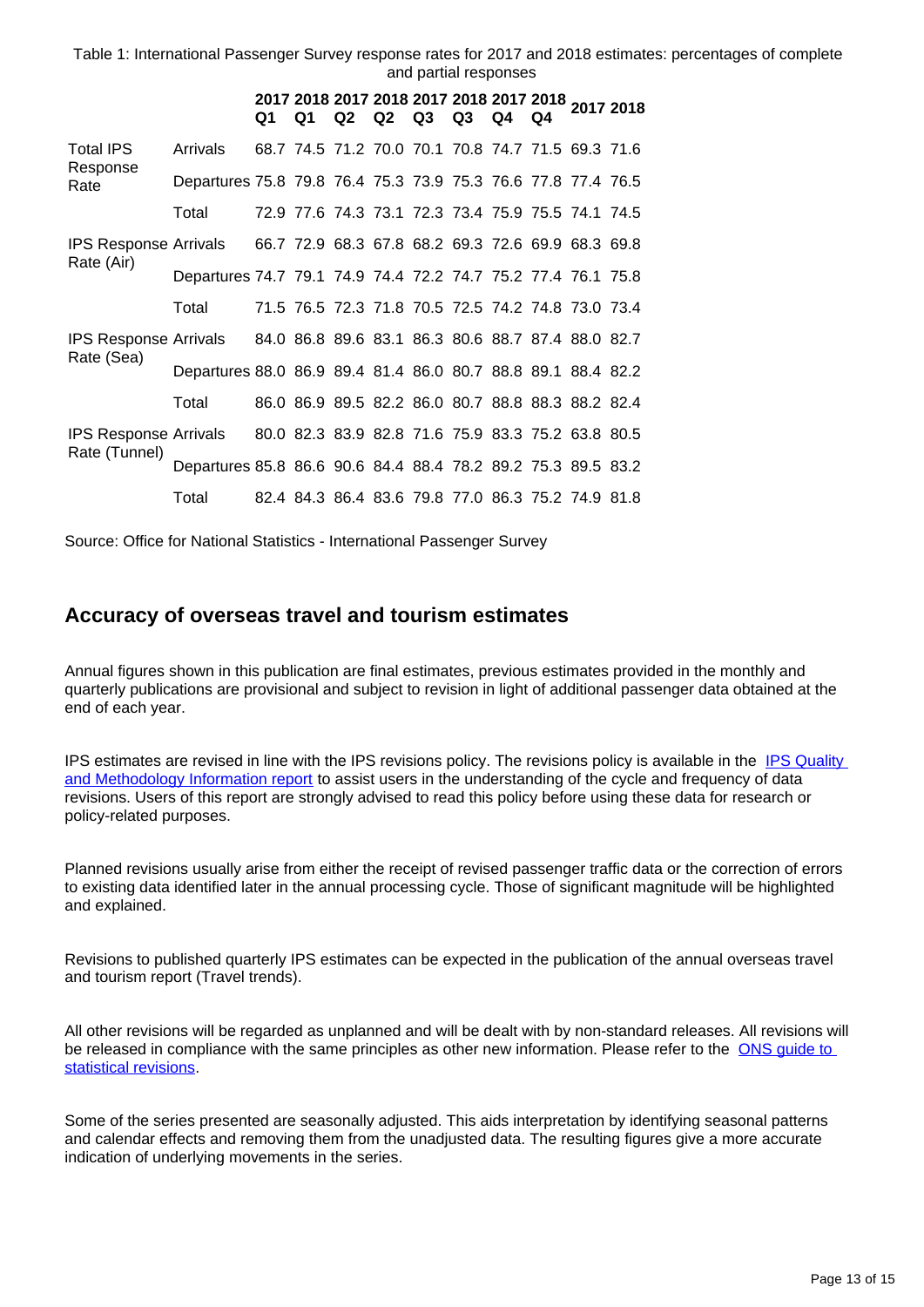The estimates produced from the IPS are subject to sampling errors that result because not every traveller to or from the UK is interviewed on the survey. Sampling errors are determined both by the sample design and by the sample size – generally speaking, the larger the sample supporting a particular estimate, the proportionately smaller is its sampling error. The survey sample size is approximately 70,000 per quarter.

Table 2 shows the 95% confidence intervals for the 2018 estimates of the total number of visits, nights and expenditure for both overseas residents visiting the UK and UK residents going abroad. These represent the interval into which there are 19 chances out of 20 that the true figure (had all travellers been surveyed) would lie.

If, for example, the relative 95% confidence interval relating to an estimate of 10,000 was 5.0% there would be 19 chances out of 20 that the true figure (if all travellers had been surveyed) would lie in the range 9,500 to 10,500.

Table 2: International Passenger Survey confidence Intervals for 2018 estimates

|                                                             |                                               |        | Relative 95%<br>Estimate confidence interval<br>$(+/- % of the estimate)$ |
|-------------------------------------------------------------|-----------------------------------------------|--------|---------------------------------------------------------------------------|
| <b>Overseas visitors to the UK Number of visits ('000s)</b> |                                               | 37.905 | 2.7%                                                                      |
|                                                             | Total earnings (£million)                     | 22,897 | $3.2\%$                                                                   |
|                                                             | Number of visitor nights ('000s) 266,122 4.5% |        |                                                                           |
| <b>UK residents going abroad</b> Number of visits ('000s)   |                                               | 71.733 | 1.9%                                                                      |
|                                                             | Total expenditure (£million)                  | 45.435 | 2.8%                                                                      |
|                                                             | Number of visitor nights ('000s) 703,373 2.9% |        |                                                                           |
|                                                             |                                               |        |                                                                           |

Source: Office for National Statistics - International Passenger Survey

The [confidence intervals dataset](https://www.ons.gov.uk/peoplepopulationandcommunity/leisureandtourism/datasets/traveltrendsconfidenceintervals) for 2018 shows estimates relating to various purposes for visit and region of the world, together with regions of the UK visited. Relative confidence intervals are also shown for estimates relating to individual country of visit to and from the UK.

Further guidance for readers is provided about the [quality of overseas travel and tourism estimates.](https://www.ons.gov.uk/peoplepopulationandcommunity/leisureandtourism/methodologies/internationalpassengersurveyqmi)

One indication of the reliability of the main indicators in this release can be obtained by monitoring the size of revisions. The [monthly statistical bulletin](https://www.ons.gov.uk/peoplepopulationandcommunity/leisureandtourism/bulletins/overseastravelandtourism/previousReleases) provides information about the size and pattern of revisions to the quarterly IPS data, which have occurred over the last five years to the following main seasonally adjusted estimates:

- the number of visits by overseas residents to the UK (GMAT)
- the number of visits abroad by UK residents (GMAX)
- earnings made from overseas residents in the UK (GMAZ)
- expenditure abroad by UK residents (GMBB)

#### **Access to IPS data and analysis**